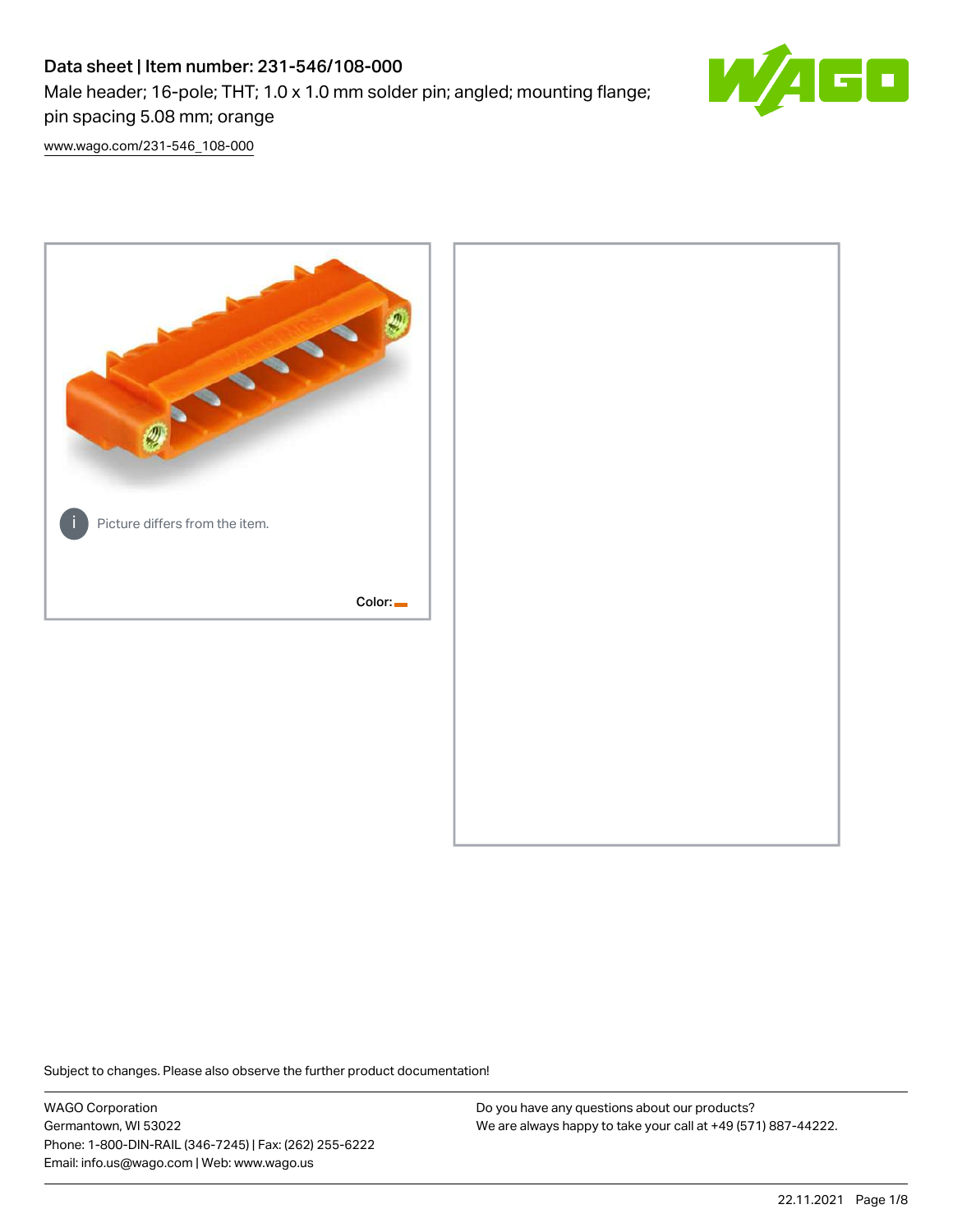

#### Dimensions in mm

 $L_1$  = (pole no. x pin spacing) + 5.4 mm

 $L_2$  = (pole no. x pin spacing) + 10 mm

## Item description

- $\blacksquare$ Horizontal or vertical PCB mounting via straight or angled solder pins
- $\blacksquare$ Pin cross-section: 1 x 1 mm
- $\blacksquare$ With coding fingers

Subject to changes. Please also observe the further product documentation!

WAGO Corporation Germantown, WI 53022 Phone: 1-800-DIN-RAIL (346-7245) | Fax: (262) 255-6222 Email: info.us@wago.com | Web: www.wago.us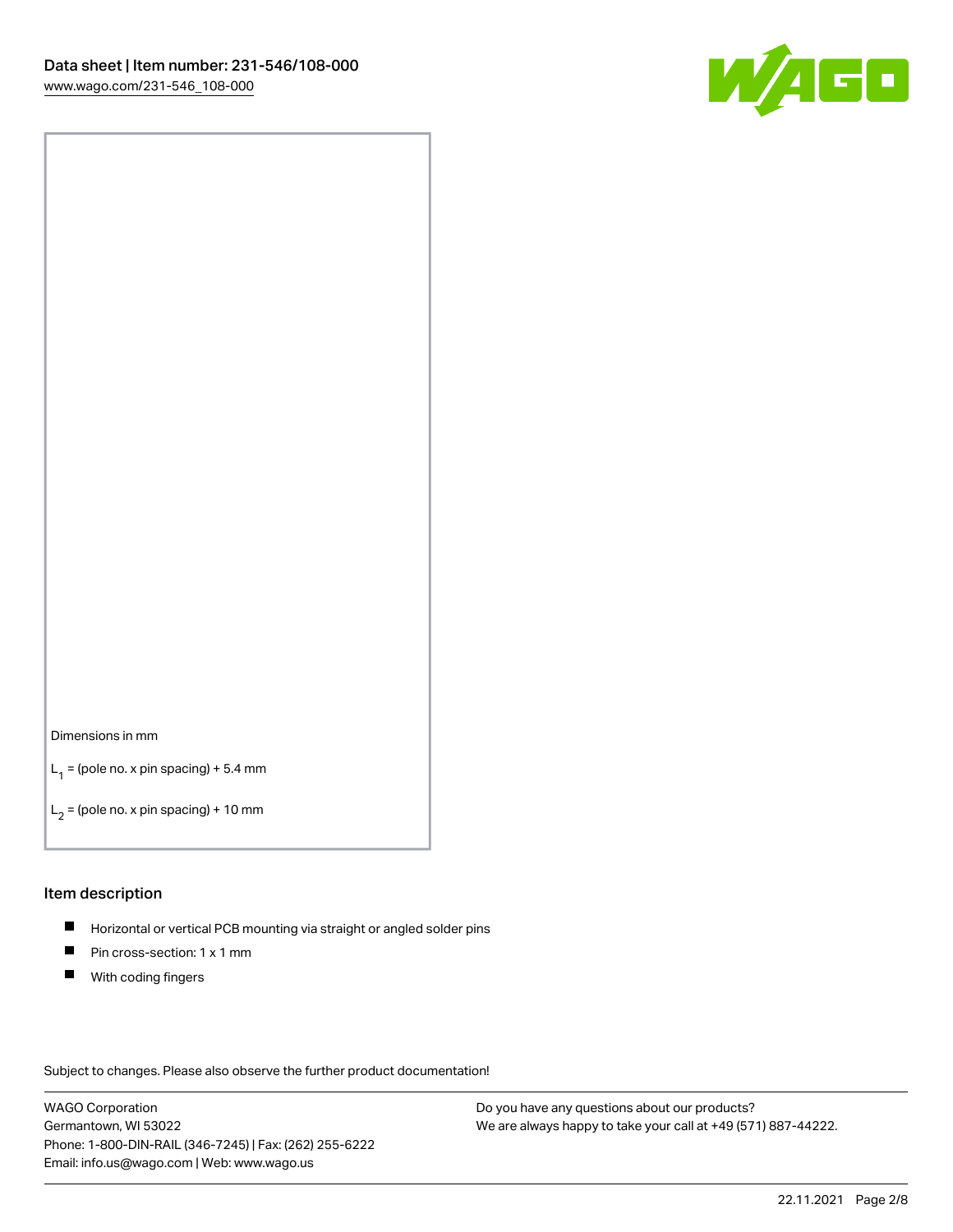

# Data Notes

| Safety information 1 | The MCS-MULTI CONNECTION SYSTEM includes connectors<br>without breaking capacity in accordance with DIN EN 61984. When<br>used as intended, these connectors must not be connected<br>/disconnected when live or under load. The circuit design should<br>ensure header pins, which can be touched, are not live when<br>unmated. |
|----------------------|-----------------------------------------------------------------------------------------------------------------------------------------------------------------------------------------------------------------------------------------------------------------------------------------------------------------------------------|
| Variants:            | Other pole numbers<br>3.8 mm pin projection for male headers with straight solder pins<br>Gold-plated or partially gold-plated contact surfaces<br>Other versions (or variants) can be requested from WAGO Sales or<br>configured at https://configurator.wago.com/                                                               |

# Electrical data

# IEC Approvals

| Ratings per                 | IEC/EN 60664-1                                            |
|-----------------------------|-----------------------------------------------------------|
| Rated voltage (III / 3)     | 320 V                                                     |
| Rated surge voltage (III/3) | 4 <sub>kV</sub>                                           |
| Rated voltage (III/2)       | 320 V                                                     |
| Rated surge voltage (III/2) | 4 <sub>kV</sub>                                           |
| Nominal voltage (II/2)      | 630 V                                                     |
| Rated surge voltage (II/2)  | 4 <sub>k</sub> V                                          |
| Rated current               | 12A                                                       |
| Legend (ratings)            | (III / 2) ≙ Overvoltage category III / Pollution degree 2 |

# UL Approvals

| Approvals per                  | UL 1059 |
|--------------------------------|---------|
| Rated voltage UL (Use Group B) | 300 V   |
| Rated current UL (Use Group B) | 10 A    |
| Rated voltage UL (Use Group D) | 300 V   |
| Rated current UL (Use Group D) | 10 A    |

# Ratings per UL

| Rated voltage UL 1977 | 600 V |
|-----------------------|-------|
| Rated current UL 1977 |       |

Subject to changes. Please also observe the further product documentation!

| WAGO Corporation                                       | Do you have any questions about our products?                 |
|--------------------------------------------------------|---------------------------------------------------------------|
| Germantown. WI 53022                                   | We are always happy to take your call at +49 (571) 887-44222. |
| Phone: 1-800-DIN-RAIL (346-7245)   Fax: (262) 255-6222 |                                                               |
| Email: info.us@wago.com   Web: www.wago.us             |                                                               |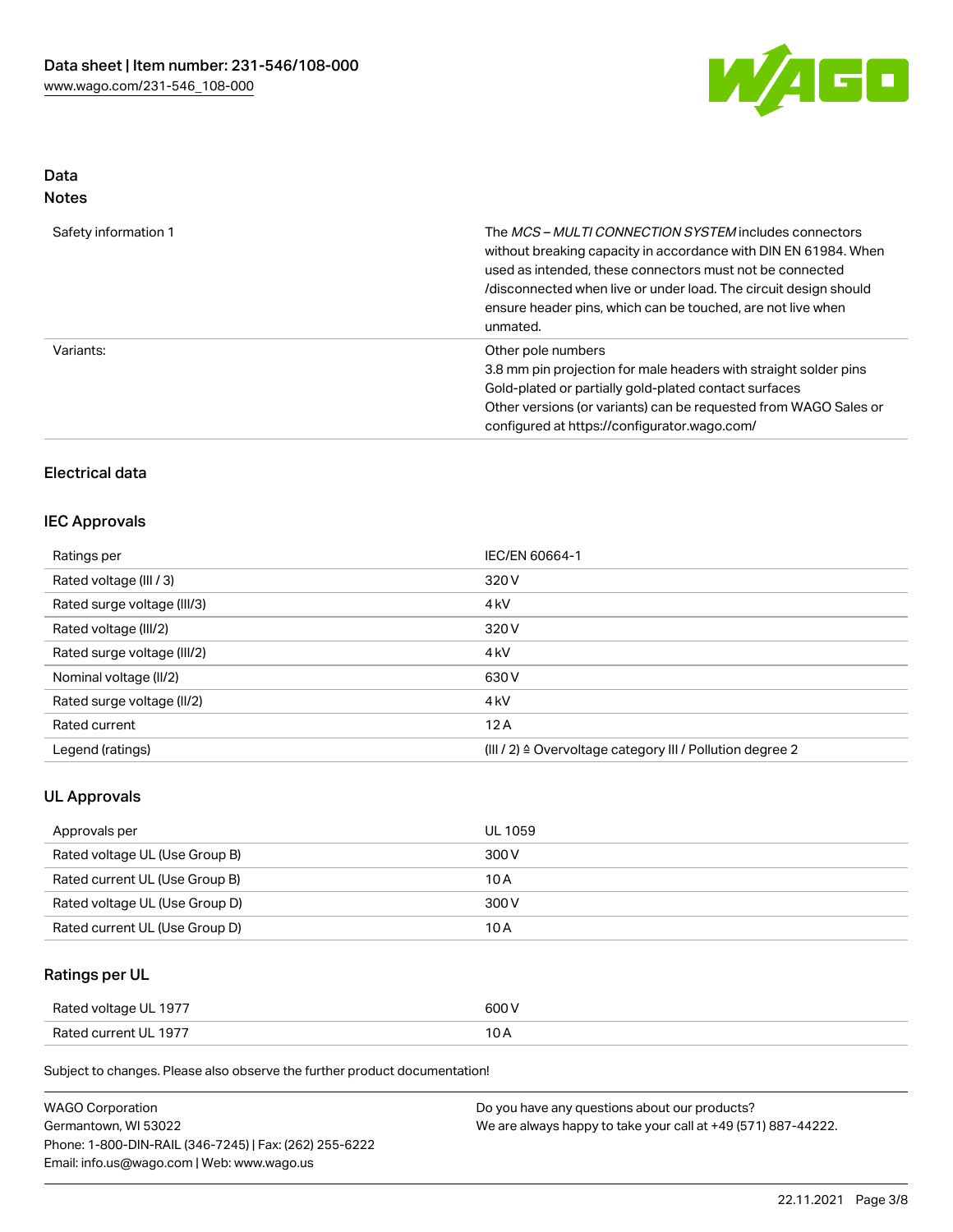

# CSA Approvals

| Approvals per                   | <b>CSA</b>            |  |
|---------------------------------|-----------------------|--|
| Rated voltage CSA (Use Group B) | 300 V                 |  |
| Rated current CSA (Use Group B) | 10A                   |  |
| Rated voltage CSA (Use Group D) | 300 V                 |  |
| Rated current CSA (Use Group D) | 10A                   |  |
| <b>Connection data</b>          |                       |  |
| Total number of potentials      | 16                    |  |
| Number of connection types      | $\mathbf{1}$          |  |
| Number of levels                | $\mathbf{1}$          |  |
| <b>Connection 1</b>             |                       |  |
| Number of poles                 | 16                    |  |
| Physical data                   |                       |  |
| Pin spacing                     | 5.08 mm / 0.2 inch    |  |
| Width                           | 91.28 mm / 3.594 inch |  |
| Height                          | 12.2 mm / 0.48 inch   |  |
| Height from the surface         | 8.4 mm / 0.331 inch   |  |
| Depth                           | 12 mm / 0.472 inch    |  |
| Solder pin length               | 3.8 <sub>mm</sub>     |  |
| Solder pin dimensions           | $1 \times 1$ mm       |  |

# Plug-in connection

| Contact type (pluggable connector) | Male connector/plug |
|------------------------------------|---------------------|
| Connector (connection type)        | for PCB             |
| Mismating protection               | No                  |
| Mating direction to the PCB        | 0°                  |
| Locking of plug-in connection      | Threaded flange     |

# PCB contact

| PCB Contact            | THT                                      |
|------------------------|------------------------------------------|
| Solder pin arrangement | over the entire male connector (in-line) |

Subject to changes. Please also observe the further product documentation!

Drilled hole diameter with tolerance  $1.4$   $(+0.1)$  mm

| <b>WAGO Corporation</b>                                | Do you have any questions about our products?                 |  |
|--------------------------------------------------------|---------------------------------------------------------------|--|
| Germantown, WI 53022                                   | We are always happy to take your call at +49 (571) 887-44222. |  |
| Phone: 1-800-DIN-RAIL (346-7245)   Fax: (262) 255-6222 |                                                               |  |
| Email: info.us@wago.com   Web: www.wago.us             |                                                               |  |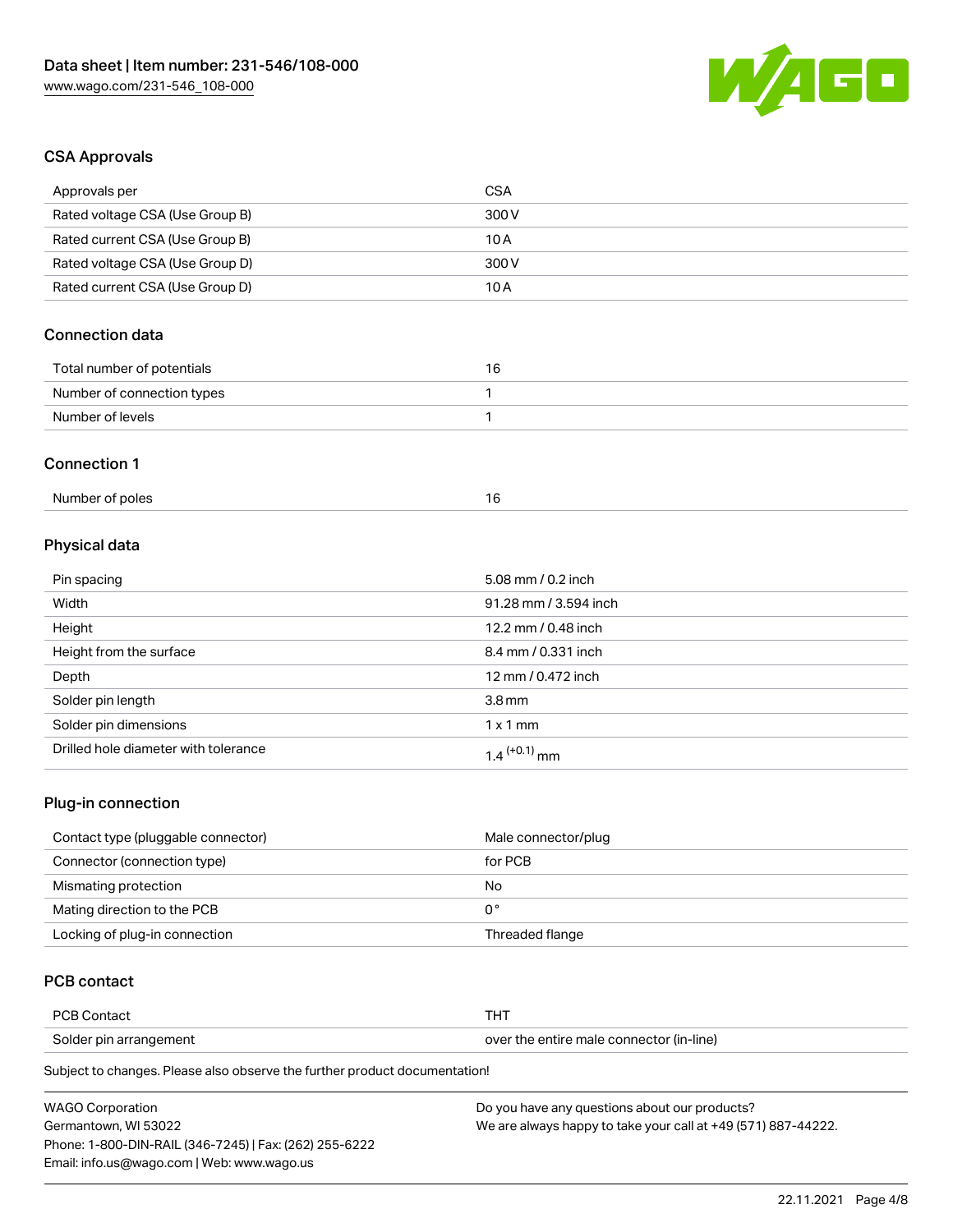

#### Number of solder pins per potential 1

#### Material data

| Color                       | orange                                 |
|-----------------------------|----------------------------------------|
| Material group              |                                        |
| Insulation material         | Polyamide (PA66)                       |
| Flammability class per UL94 | V <sub>0</sub>                         |
| Contact material            | Electrolytic copper (E <sub>Cu</sub> ) |
| Contact plating             | tin-plated                             |
| Fire load                   | $0.102$ MJ                             |
| Weight                      | 5.8g                                   |

## Environmental requirements

Limit temperature range  $-60...+100 °C$ 

## Commercial data

| Product Group         | 3 (Multi Conn. System) |
|-----------------------|------------------------|
| PU (SPU)              | 50 Stück               |
| Packaging type        | box                    |
| Country of origin     | PL                     |
| <b>GTIN</b>           | 4045454029197          |
| Customs tariff number | 8536694040             |

# Approvals / Certificates

#### Country specific Approvals

| Logo                | Approval                                     | <b>Additional Approval Text</b> | Certificate<br>name |
|---------------------|----------------------------------------------|---------------------------------|---------------------|
|                     | <b>CB</b><br><b>DEKRA Certification B.V.</b> | IEC 61984                       | NL-39756            |
|                     | <b>CSA</b><br>DEKRA Certification B.V.       | C <sub>22.2</sub>               | 1466354             |
| EMA<br><b>INEUR</b> | <b>KEMA/KEUR</b><br>DEKRA Certification B.V. | EN 61984                        | 2190761.01          |

Subject to changes. Please also observe the further product documentation!

| <b>WAGO Corporation</b>                                | Do you have any questions about our products?                 |
|--------------------------------------------------------|---------------------------------------------------------------|
| Germantown, WI 53022                                   | We are always happy to take your call at +49 (571) 887-44222. |
| Phone: 1-800-DIN-RAIL (346-7245)   Fax: (262) 255-6222 |                                                               |
| Email: info.us@wago.com   Web: www.wago.us             |                                                               |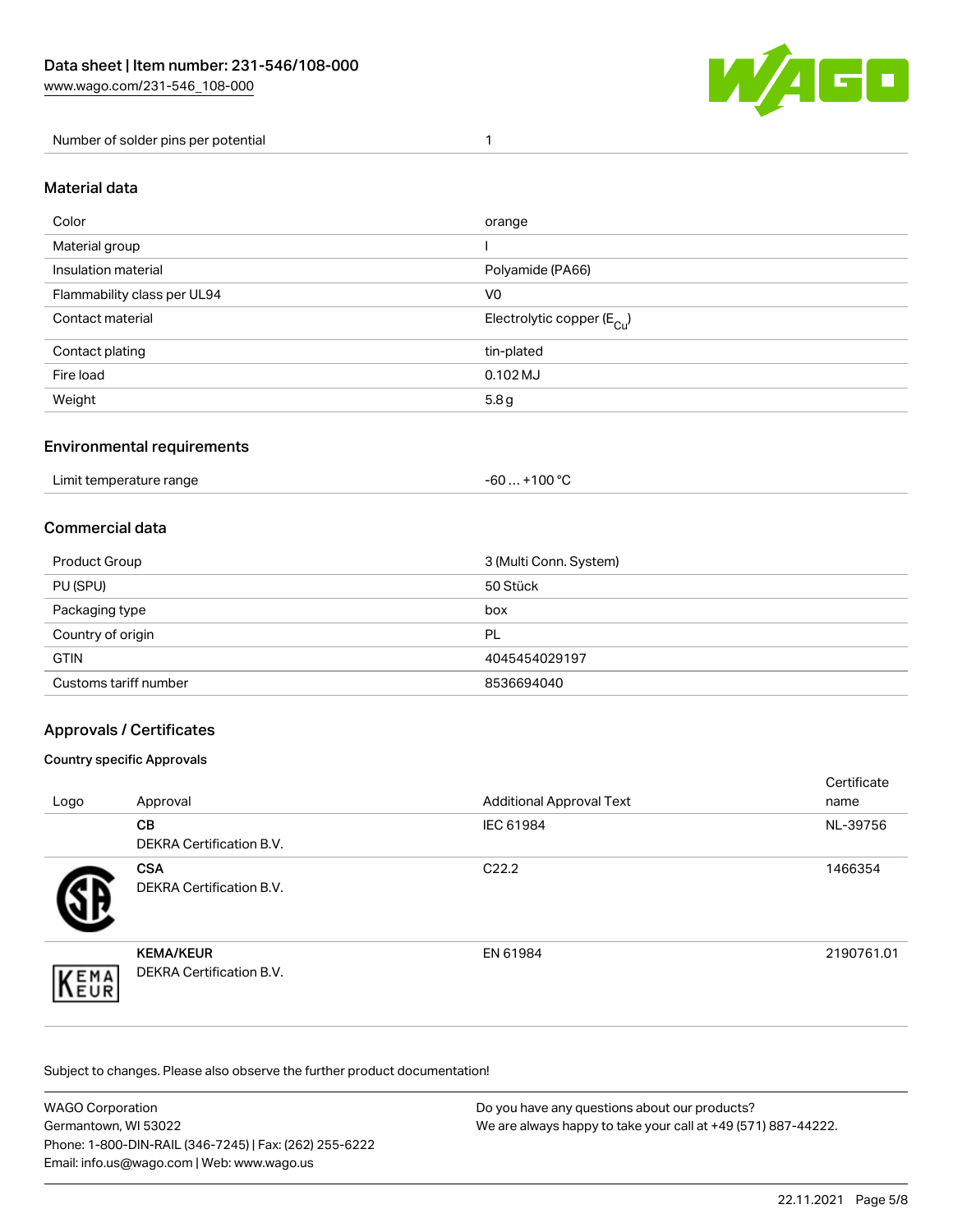

#### Ship Approvals

| Logo                     | Approval                  | Additional Approval Text | Certificate<br>name |
|--------------------------|---------------------------|--------------------------|---------------------|
|                          | BV<br>Bureau Veritas S.A. | IEC 60998                | 11915/D0<br>BV      |
| <b>BUREAU</b><br>VERITAS |                           |                          |                     |

#### UL-Approvals

| Logo                  | Approval                                    | <b>Additional Approval Text</b> | Certificate<br>name |
|-----------------------|---------------------------------------------|---------------------------------|---------------------|
| $\boldsymbol{\theta}$ | UL<br>UL International Germany GmbH         | <b>UL 1977</b>                  | E45171              |
| J                     | <b>UR</b><br>Underwriters Laboratories Inc. | <b>UL 1059</b>                  | E45172              |

## **Counterpart**

| Item no.231-316/107-000<br>1-conductor female connector; CAGE CLAMP®; 2.5 mm <sup>2</sup> ; Pin spacing 5.08 mm; 16-pole; Screw flange;<br>$2,50$ mm <sup>2</sup> ; orange        | www.wago.com/231-316<br>$/107 - 000$ |
|-----------------------------------------------------------------------------------------------------------------------------------------------------------------------------------|--------------------------------------|
| Item no.231-2316/107-000<br>2-conductor female connector; Push-in CAGE CLAMP®; 2.5 mm <sup>2</sup> ; Pin spacing 5.08 mm; 16-pole; Screw<br>flange; 2,50 mm <sup>2</sup> ; orange | www.wago.com/231-2316<br>/107-000    |
| Item no.2231-316/107-000<br>Female plug; 16-pole; push-button; screw flange; 12 AWG max; pin spacing 5.08 mm; 1-conductor per<br>pole; orange                                     | www.wago.com/2231-316<br>/107-000    |

#### Optional accessories

#### Coding

| Intermediate plate |                                                                  |                      |
|--------------------|------------------------------------------------------------------|----------------------|
|                    | Item no.: 231-500<br>Spacer; for formation of groups; light gray | www.wago.com/231-500 |
| Coding             |                                                                  |                      |
|                    | Item no.: 231-129<br>Coding key; snap-on type; light gray        | www.wago.com/231-129 |

Subject to changes. Please also observe the further product documentation!

WAGO Corporation Germantown, WI 53022 Phone: 1-800-DIN-RAIL (346-7245) | Fax: (262) 255-6222 Email: info.us@wago.com | Web: www.wago.us Do you have any questions about our products? We are always happy to take your call at +49 (571) 887-44222.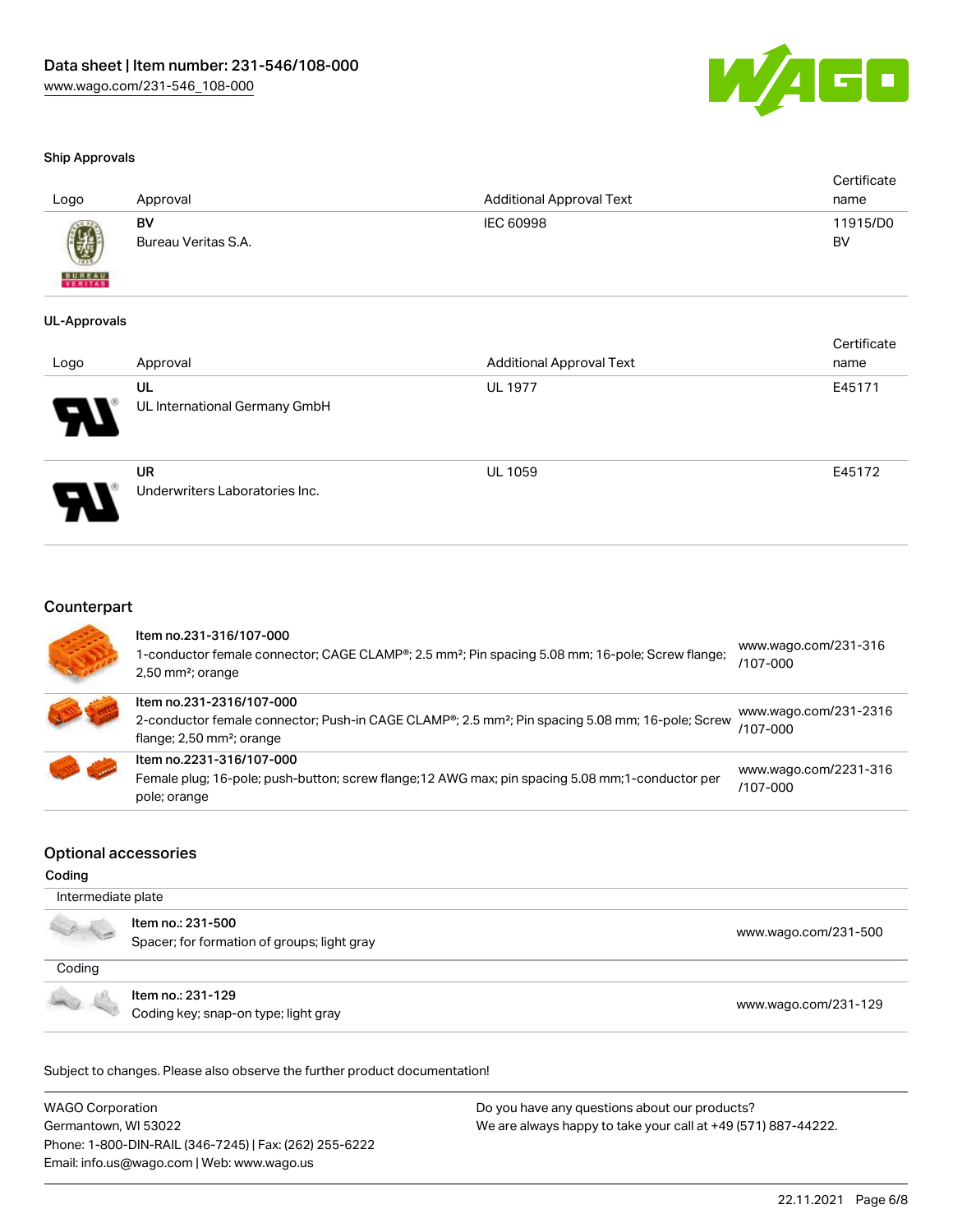

#### Downloads Documentation

|                                                                                                                                                                        | <b>Additional Information</b><br>Technical explanations                    | 2019 Apr 3 | pdf<br>2.0 MB | Download |
|------------------------------------------------------------------------------------------------------------------------------------------------------------------------|----------------------------------------------------------------------------|------------|---------------|----------|
| <b>CAD files</b>                                                                                                                                                       |                                                                            |            |               |          |
| CAD data                                                                                                                                                               |                                                                            |            |               |          |
|                                                                                                                                                                        | 2D/3D Models 231-546/108-000                                               |            | <b>URL</b>    | Download |
| <b>CAE</b> data                                                                                                                                                        |                                                                            |            |               |          |
|                                                                                                                                                                        | EPLAN Data Portal 231-546/108-000                                          |            | URL           | Download |
|                                                                                                                                                                        | ZUKEN Portal 231-546/108-000                                               |            | URL           | Download |
|                                                                                                                                                                        | EPLAN Data Portal 231-546/108-000                                          |            | URL           | Download |
| <b>PCB Design</b>                                                                                                                                                      |                                                                            |            |               |          |
| Symbol and Footprint 231-546/108-000                                                                                                                                   |                                                                            |            | URL           | Download |
| CAx data for your PCB design, consisting of "schematic symbols and PCB footprints",<br>allow easy integration of the WAGO component into your development environment. |                                                                            |            |               |          |
|                                                                                                                                                                        | Supported formats:                                                         |            |               |          |
| ш                                                                                                                                                                      | Accel EDA 14 & 15                                                          |            |               |          |
| ш                                                                                                                                                                      | Altium 6 to current version                                                |            |               |          |
|                                                                                                                                                                        | Cadence Allegro                                                            |            |               |          |
| Ш                                                                                                                                                                      | DesignSpark                                                                |            |               |          |
| $\blacksquare$                                                                                                                                                         | Eagle Libraries                                                            |            |               |          |
|                                                                                                                                                                        | KiCad                                                                      |            |               |          |
|                                                                                                                                                                        | <b>Mentor Graphics BoardStation</b>                                        |            |               |          |
| Ш                                                                                                                                                                      | Mentor Graphics Design Architect                                           |            |               |          |
|                                                                                                                                                                        | Mentor Graphics Design Expedition 99 and 2000                              |            |               |          |
| H                                                                                                                                                                      | OrCAD 9.X PCB and Capture                                                  |            |               |          |
|                                                                                                                                                                        | PADS PowerPCB 3, 3.5, 4.X, and 5.X                                         |            |               |          |
| $\blacksquare$                                                                                                                                                         | PADS PowerPCB and PowerLogic 3.0                                           |            |               |          |
| Ш                                                                                                                                                                      | PCAD 2000, 2001, 2002, 2004, and 2006                                      |            |               |          |
|                                                                                                                                                                        | Subject to changes. Please also observe the further product documentation! |            |               |          |